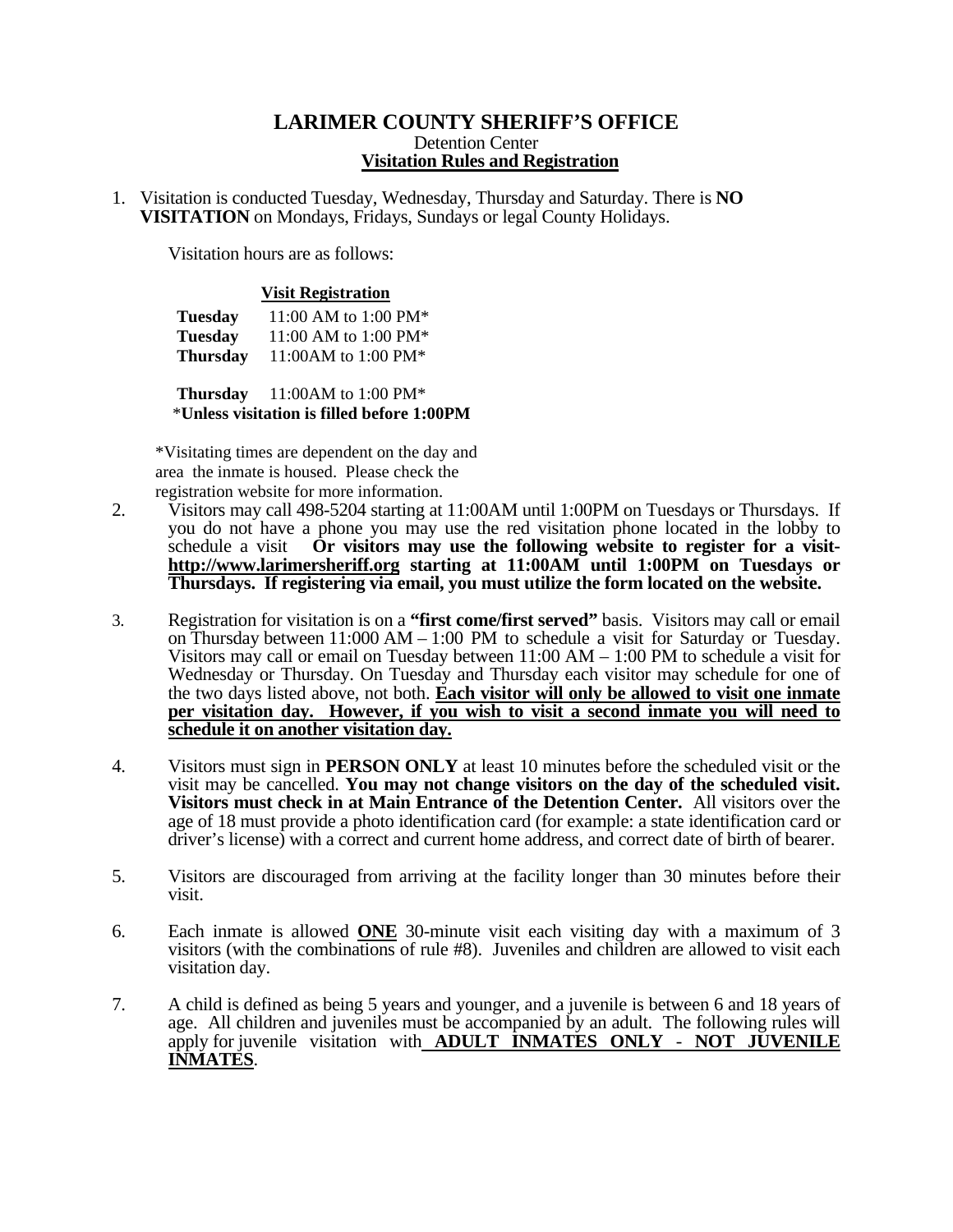**Juvenile visitors:** If a juvenile wishes to visit an inmate he/she **must** be accompanied by his/her parent or legal guardian. The parent or legal guardian must show a current and valid photo identification card and will be required to show proof of guardianship of the juvenile visitor; ie.State issued Birth certificate or legal documentation. If the juvenile is visiting their parent or legal guardian, they may be accompanied by another adult as long as the adult has a current and valid identification card and the juvenile has a State issued birth certificate or legal documentation showing guardianship.

- 8. The following combination of visitors may be used (maximum of 3):
	- a) Two adults and one child (child held on the lap of one adult)
	- b) One adult, one juvenile, and one child (child held on the lap of the adult)
	- c) Two adults
	- d) One adult, one juvenile
	- 9. Visitors who violate scheduling rules **two** times are not allowed to visit for one (1) month from the date of the second violation. Other scheduling rule violations include:
		- a) Scheduling a visit and not showing up for the visit. **IF you schedule a visit with two different inmates and do NOT show up for either visit, it will be considered TWO No shows.**
		- b) Coming to visit late (**MUST** check in 10 minutes prior to scheduled visit).
		- c) Canceling a visit less than 45 minutes prior to the scheduled visit. If you need to cancel a visit, please call the Visitation Number at 498-5204 and press 2 and leave a message.

10. **Juveniles under the age of 12, cannot be left unattended in the lobby.** Disruptive behavior by **ANY** CHILD will require the parent or guardian and the child to leave the facility.

- 11. **ALL** personal property of visitors, **including hats, jackets and purses** must be locked in the lockers provided or in the visitor's automobile. **NO** property may be left at front desk or unattended in the lobby. All fingernail clippers, pocket knives, lighters, cigarettes **must** be put in a locker or taken out to the visitor's automobile.
- 12. **Any visitor with an outstanding warrant will not be allowed to visit.**

## 13. **All visitors are subject to be searched.**

14. Juveniles in custody are allowed to be visited **ONLY** by their parents, sisters or brothers, or legal guardians. Visitors may be required to show proof of guardianship.

- 15. Visits may be **denied** for any of the following reasons, but not limited to:
	- a) Disruptive behavior by either visitor or inmate.
	- b) Use of offensive or inappropriate language
	- c) Visitor appears to be under the influence of **ANY** alcohol and/or drugs
	- d) Visitor refuses to show or does not possess proper identification
	- e) Visitor refuses to submit to reasonable security precautions
	- f) Inmate refuses the visit
	- g) Contraband is detected